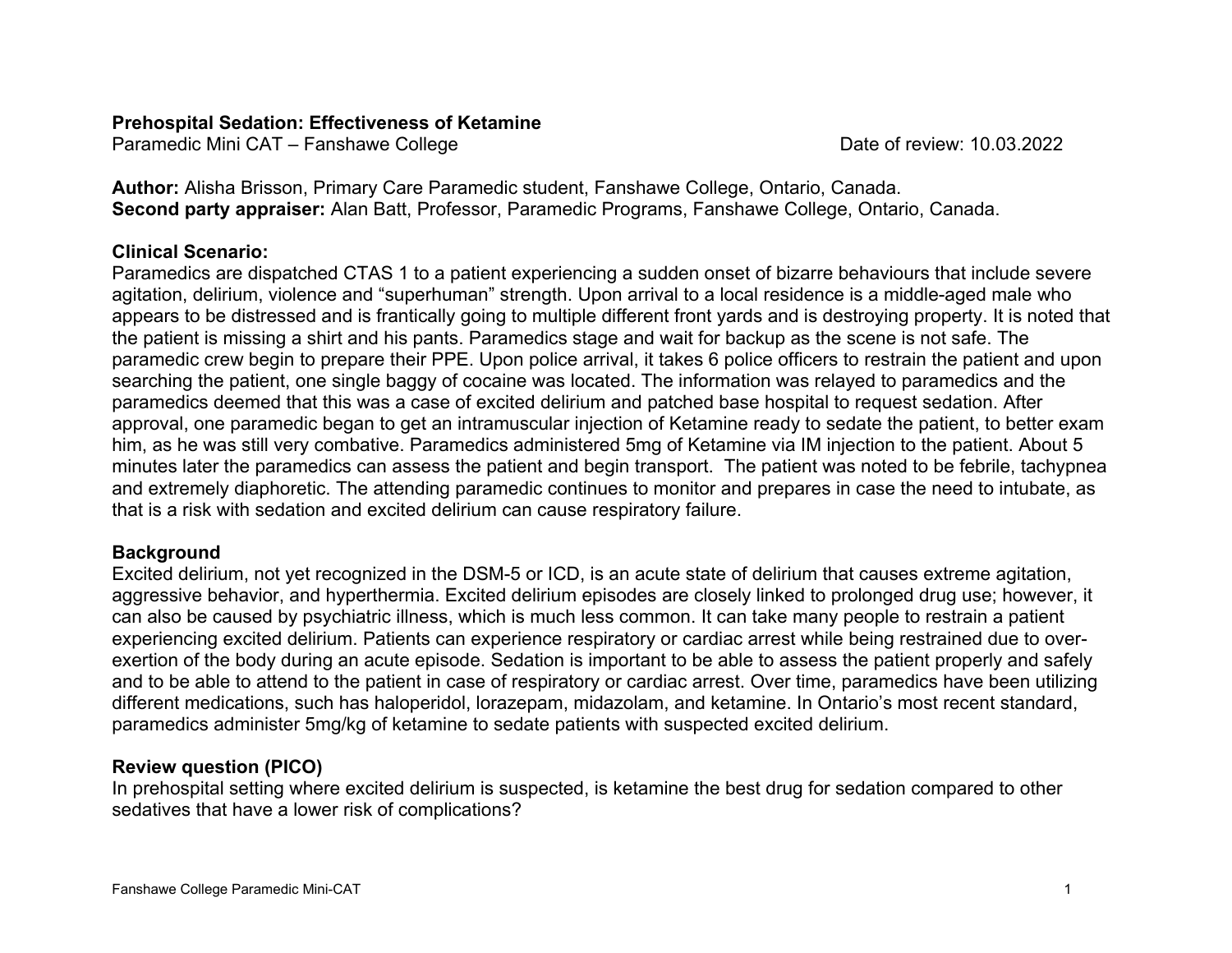**Search strategy (Basic):** (paramedic OR ems OR prehospital OR pre-hospital OR ambulance OR emergency medical technician OR emt) AND (excited delirium OR severe agitation) AND (sedation) **Limits:** Year: 2016, Language: English **Databases searched:** CINAHL, Cochrane, Medline, Google Scholar

**Search results:** CINAHL: 4 Cochrane: 0 Medline: 11 Google Scholar: 25

**Included for review:** 3 studies reviewed that are discussed below. One study includes analyzing and comparing multiple strategies.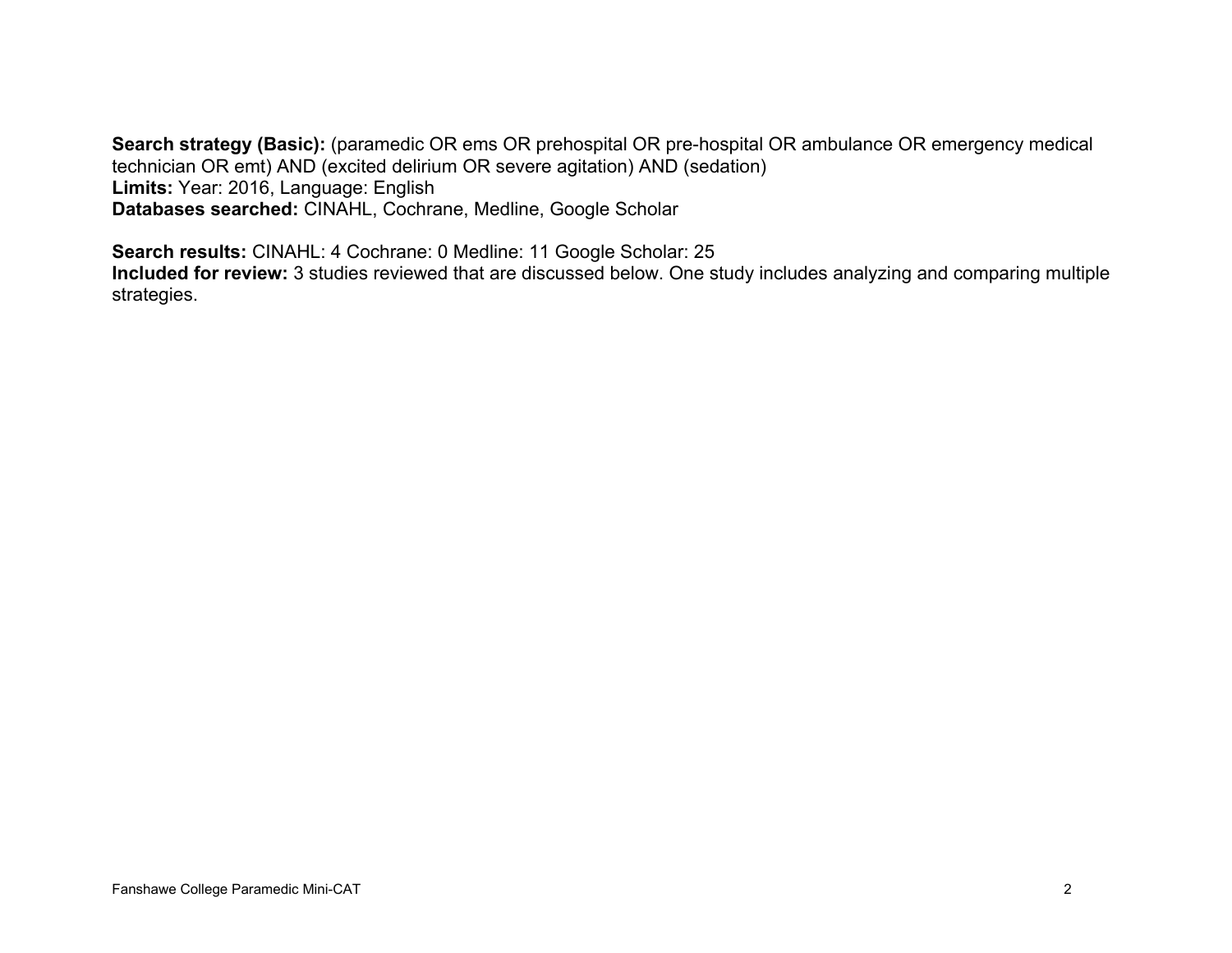| Title, author,<br>year                                                                                                                                                                                                                                                                                                                                                     | <b>Study</b><br>design &<br><b>LOE</b>                                                                                                                                            | <b>Population</b>                                                                                                                                                                       | Intervention                                                                                                                                                                                                                    | <b>Outcomes</b>                                                                                           | <b>Results</b>                                                                                                                                                                                                                                                     | <b>Weaknesses &amp;</b><br><b>Strengths</b>                                                                                                                                                                                                                                                                                                                                                                                                                                    |
|----------------------------------------------------------------------------------------------------------------------------------------------------------------------------------------------------------------------------------------------------------------------------------------------------------------------------------------------------------------------------|-----------------------------------------------------------------------------------------------------------------------------------------------------------------------------------|-----------------------------------------------------------------------------------------------------------------------------------------------------------------------------------------|---------------------------------------------------------------------------------------------------------------------------------------------------------------------------------------------------------------------------------|-----------------------------------------------------------------------------------------------------------|--------------------------------------------------------------------------------------------------------------------------------------------------------------------------------------------------------------------------------------------------------------------|--------------------------------------------------------------------------------------------------------------------------------------------------------------------------------------------------------------------------------------------------------------------------------------------------------------------------------------------------------------------------------------------------------------------------------------------------------------------------------|
| Prehospital<br>Ketamine<br>Administration for<br><b>Excited</b><br>Delirium with Illicit<br>Substance Co-<br>Ingestion and<br>Subsequent<br>Intubation in the<br>Emergency<br>Department<br>Joshua J. Solano;<br>Lisa M. Clayton;<br>Daniel J. Parks;<br>Shayne E. Polley;<br>Patrick G.<br>Hughes; Charles<br>H. Hennekens;<br>Richard D. Shih;<br>Scott M. Alter<br>2021 | Retrospective<br>chart review<br>Collected data<br>from 2017-<br>2019 from 2<br>community<br>hospitals in<br>Florida<br>Total of 86<br>patients were<br>eligible for the<br>study | Male and female<br>patients that<br>were over 18<br>years of age that<br>are sedated with<br>ketamine (IV)<br>while<br>experiencing<br>excited delirium<br>South Florida,<br><b>USA</b> | Paramedics to<br>sedate excited<br>delirium<br>patients with<br>ketamine via IM<br>- Initial dose of<br>400 <sub>mg</sub><br>- Can give a<br>second dose of<br>400 <sub>mq</sub><br>- Can follow up<br>with 5mg IM<br>midazolam | - Patients need<br>intubating after<br>sedation<br>- Patients do not<br>need intubating<br>after sedation | Patients found with<br>cocaine or<br>benzodiazepines in their<br>system have a higher<br>rate of intubation after<br>sedation with ketamine<br>Lab results show that<br>patients with increased<br>creatinine and<br>decreased sodium were<br>more often intubated | Strengths:<br>Focuses on excited<br>delirium<br>Studies were able<br>to use previous<br>data documented<br>Retrospective<br>studies can allow<br>better studies of<br>uncommon calls,<br>such as excited<br>delirium<br><b>Weaknesses:</b><br>Focuses on<br>ketamine only for<br>sedation<br>Article does not<br>state how many<br>patients needed to<br>be further sedated<br>with midazolam<br>No concrete<br>evidence but<br>allows further<br>questions to be<br>generated |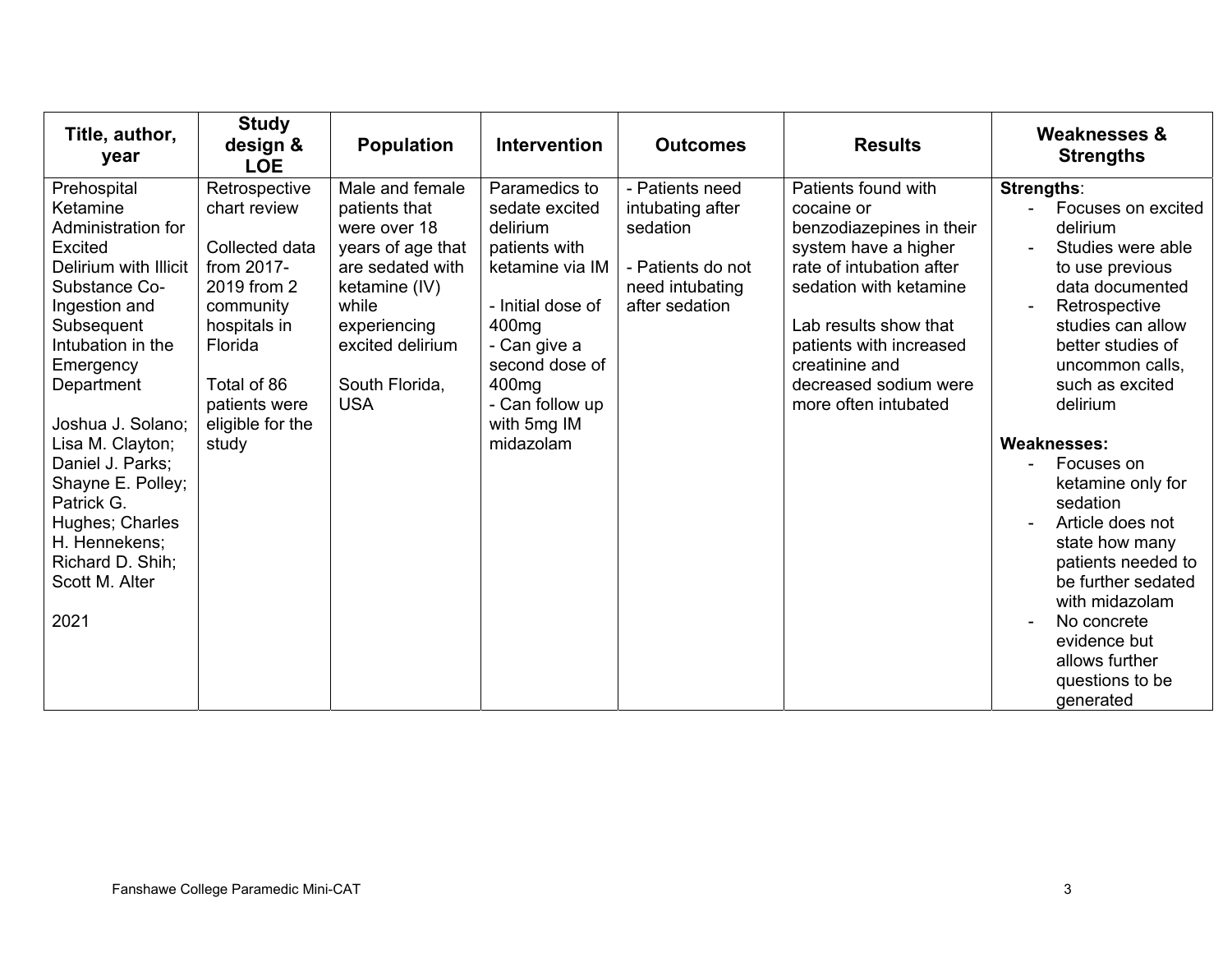| Title, author,<br>year        | <b>Study</b><br>design &<br><b>LOE</b> | <b>Population</b>               | <b>Intervention</b>               | <b>Outcomes</b>                | <b>Results</b>                                  | <b>Weaknesses &amp;</b><br><b>Strengths</b>               |
|-------------------------------|----------------------------------------|---------------------------------|-----------------------------------|--------------------------------|-------------------------------------------------|-----------------------------------------------------------|
| Canadian<br>paramedic         | Quality<br>improvement                 | Patients of all<br>ages that    | Ketamine<br>administered to       | - Sedation is<br>effective     | Majority of adverse<br>effects occurred with    | <b>Strengths:</b><br>Study has similar findings           |
| experience with               | study                                  | experienced a +3                | patients scoring                  |                                | 5mg/kg dosage of                                | on the onset of Ketamine                                  |
| intramuscular<br>ketamine for | Comparing if                           | or $+4$ on the<br>Richmond      | $a + 3$ or $+4$ on<br>the RASS.   | - Sedation is not<br>effective | ketamine, however the<br>dosage itself does not | (approx. 5 minutes) which<br>correlates with a study that |
| extreme agitation:            | ketamine is                            | Agitation                       |                                   |                                | confirm incidence of side                       | is compared by Richard                                    |
| A quality                     | more effective<br>than                 | <b>Sedation Scale</b><br>(RASS) | 14 patients<br>received           | - Adverse effects<br>occur     | effects                                         | Armour (row 3).                                           |
| improvement<br>initiative     | midazolam.                             |                                 | 4 <sub>mg/kg</sub>                |                                | 11/33 patients needed                           |                                                           |
| Jennie Helmer,                | July 2018 -                            | Excluded any<br>patients that   | ketamine via IM                   | - Airway<br>intervention       | airway management.                              | <b>Weaknesses:</b>                                        |
| Joe Acker, Jon                | January 2019                           | scored below a                  | 19 patients                       | needed                         | 2/14 patients who                               | - small sample size (33)<br>- paramedics themselves       |
| Deakin, Tania                 |                                        | +3 on the RASS                  | received                          |                                | received 4mg/kg needed                          | completed the clinical                                    |
| Johnston                      |                                        |                                 | 5 <sub>mg/kg</sub><br>ketamine IM |                                | airway management                               | audit form<br>(Could be bias)                             |
| 2020                          |                                        |                                 |                                   |                                | 9/19 patients needed                            | - paramedics determine                                    |
|                               |                                        |                                 |                                   |                                | airway management who<br>received 5mg/kg        | RASS score (may differ<br>from ER RASS score)             |
|                               |                                        |                                 |                                   |                                |                                                 |                                                           |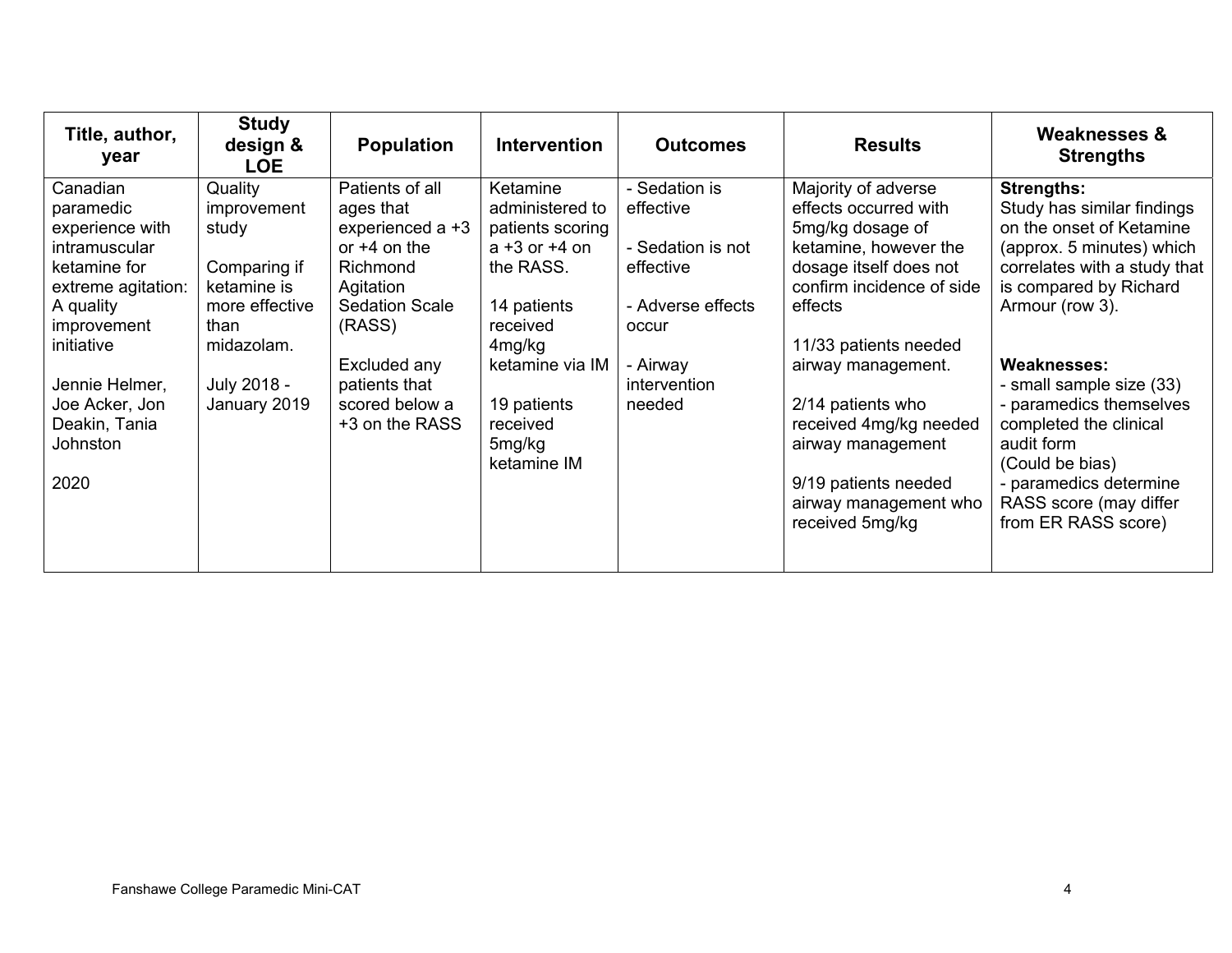| Title, author,<br>year          | <b>Study</b><br>design &<br><b>LOE</b> | <b>Population</b>               | Intervention              | <b>Outcomes</b>           | <b>Results</b>                            | <b>Weaknesses &amp;</b><br><b>Strengths</b>      |
|---------------------------------|----------------------------------------|---------------------------------|---------------------------|---------------------------|-------------------------------------------|--------------------------------------------------|
| Chemical                        | Comparison                             | Discarded any                   | <b>Different</b>          | - patient may             | - Ketamine has the                        | <b>Strengths:</b>                                |
| sedation of<br>excited delirium | study of 9<br>studies                  | studies that<br>occurred in the | treatments for<br>extreme | need more<br>sedation     | most adverse effects<br>- Haloperidol was | - Compares studies with<br>multiple different    |
| in the pre-                     | between                                | hospital setting                | agitation,                | - patient may             | found to have less                        | medicants/dosages                                |
| hospital setting                | 1997-2019                              | or non-                         | psychiatric               | need to be                | adverse effects vs.                       |                                                  |
|                                 |                                        | interventional in               | emergencies,              | intubated                 | ketamine, but less                        |                                                  |
| <b>Richard Armour</b>           |                                        | nature                          | active                    | - time it takes for       | adequate level of                         |                                                  |
|                                 |                                        |                                 | physical<br>violence      | drug to sedate            | sedation                                  | Weaknesses:                                      |
| 2020                            |                                        |                                 | towards the               | the patient<br>- depth of |                                           | - These studies do not<br>study excited delirium |
|                                 |                                        |                                 | patient                   | sedation                  | Ketamine was the                          | directly and some                                |
|                                 |                                        |                                 | themselves or             |                           | most common                               | studies did not include                          |
|                                 |                                        |                                 | others                    |                           | sedative used as                          | "extreme agitation"                              |
|                                 |                                        |                                 |                           |                           |                                           | - Some studies are not                           |
|                                 |                                        |                                 |                           |                           |                                           | recent<br>- Selection bias due to                |
|                                 |                                        |                                 |                           |                           |                                           | some studies having                              |
|                                 |                                        |                                 |                           |                           |                                           | more ketamine statistics                         |
|                                 |                                        |                                 |                           |                           |                                           | vs. different drugs                              |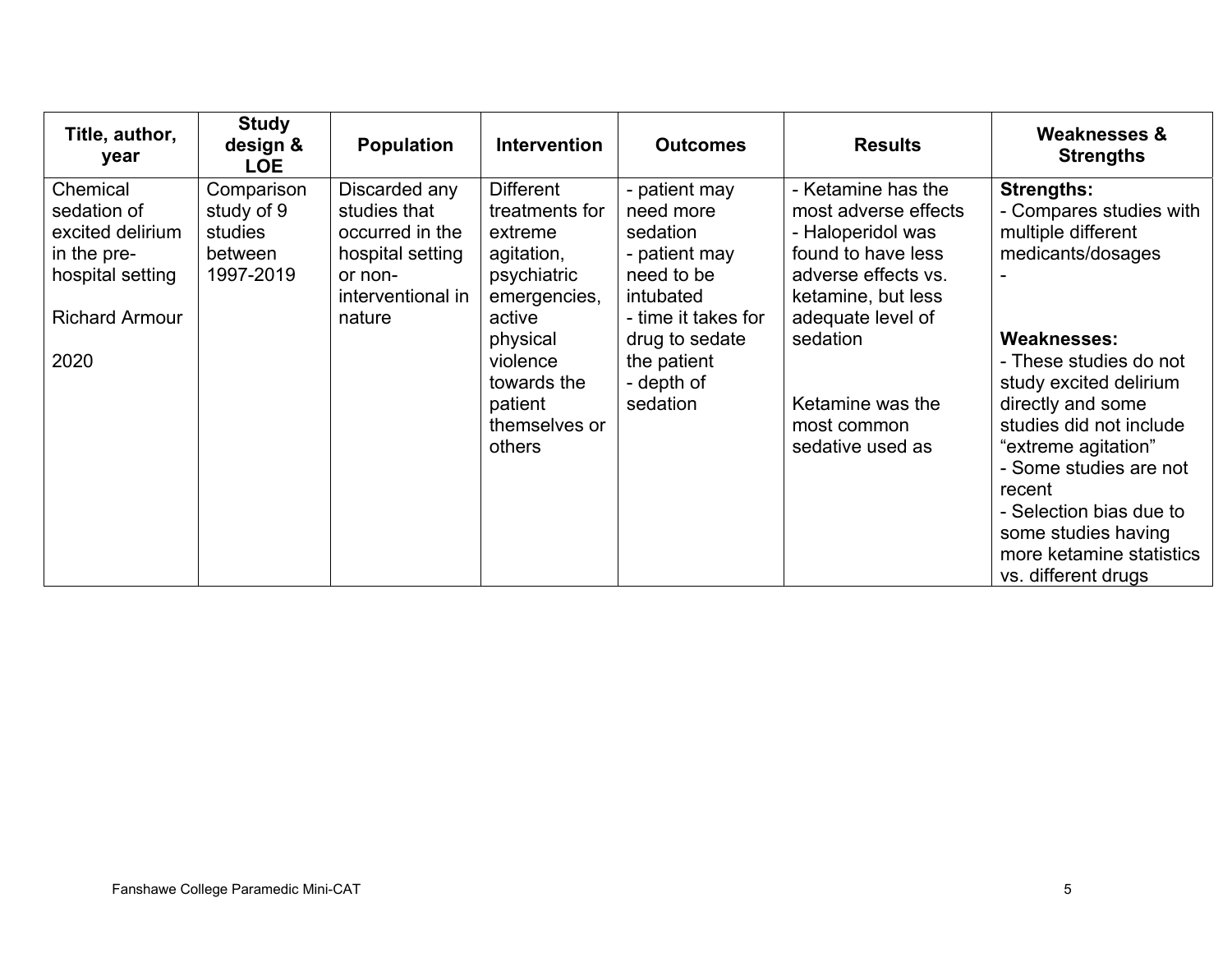#### **Considerations:**

Prehospital Ketamine Administration for Excited Delirium with Illicit Substance Co-Ingestion and Subsequent Intubation in the Emergency Department:

This study reviewed cases from January 1<sup>st</sup>, 2017, to April 30<sup>th</sup>, 2019, and included 86 participants. With only one study with a small number of participants, the conclusions drawn cannot be concrete. In addition, the data that we can pull from this study is not the effectiveness of ketamine vs. other drugs, however but its that perhaps another method of sedation may be able to be used in cases where the paramedics suspect cocaine induced excited delirium to reduce intubation risk.

Canadian paramedic experience with intramuscular ketamine for extreme agitation: A quality improvement initiative:

 This study collected data from 2018-2019 and examined 33 patients who received different doses ketamine for extreme agitation. The sample size is small, with only 33 patients being analysed. In addition, paramedics reported their RASS scores for their own patient. This may introduce bias into the study as different paramedics may score the same patient differently.

Chemical sedation of excited delirium in the pre-hospital setting:

There are 9 different studies that were analyzed. Each study has different treatments (medications and dosages). Since they are all different, there are 9 different results, that may share some similar findings, however it would be more concrete if there were similar studies to be able to draw better connections. In addition, these studies did not reference excited delirium directly, however these patients shared similar signs and symptoms, but may be slightly different than excited delirium. Lastly, the populations change in every study, with different number of patients receiving amounts of treatment. For an example, in one study, 95 patients received ketamine vs. only 68 patients receiving haloperidol (Armour, 2020, table.1 row 9)

#### Future Studies and Considerations:

Future studies should include studies that are not retrospective and more quantitative research. Analyzing retrospective data may not be as accurate as we are looking back in time and making connections to questions that occur in the future. With a present, quantitative approach, we may be able to get more solid answers that answer a more specific question, and we can manipulate the variables better. This may be a difficult approach however because paramedics do not respond to an excited delirium call everyday and instead is not very common. We may need to expand our demographics to allow more research.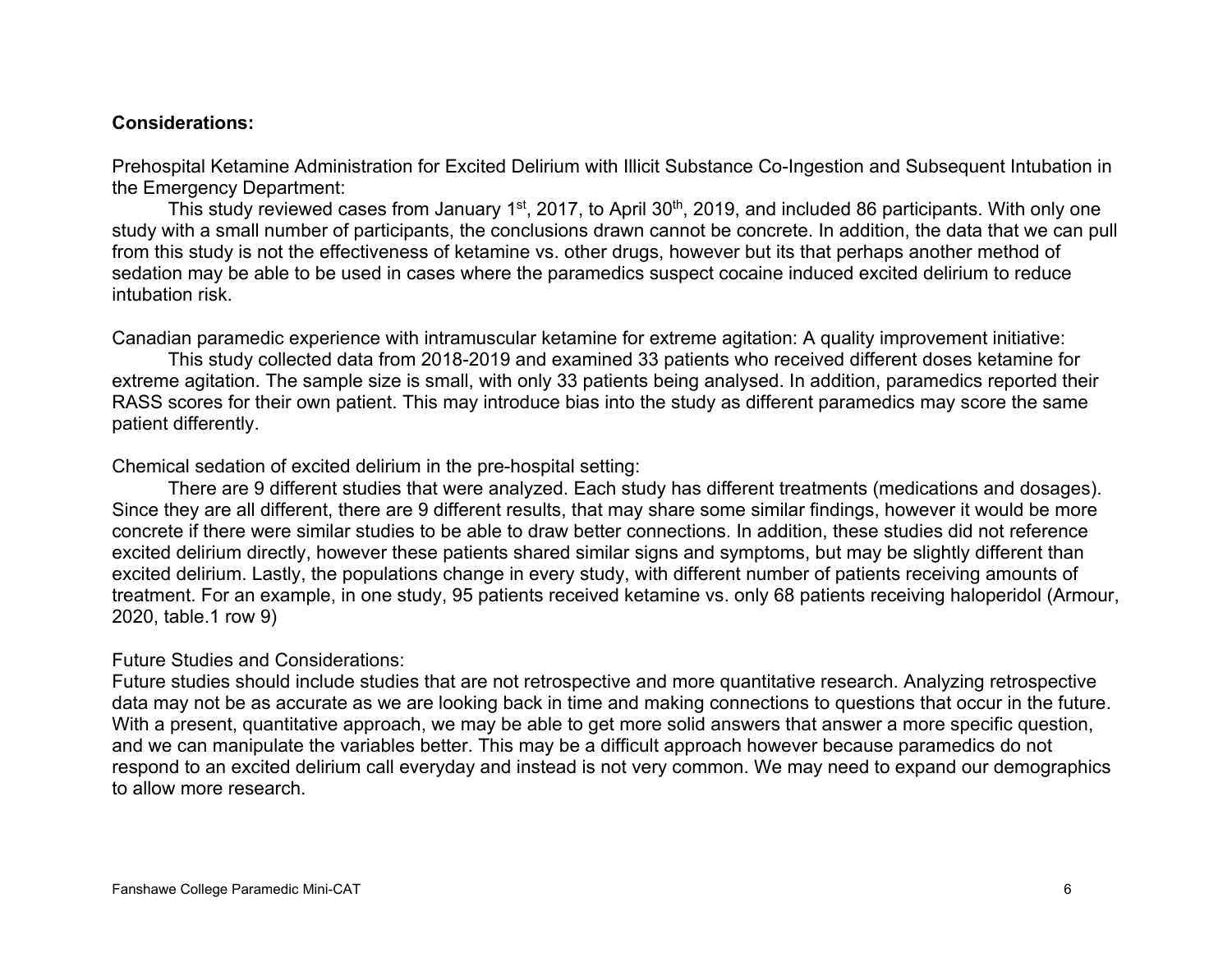### **Clinical bottom line:**

Based on the literature I have reviewed; it has found that ketamine is the most effective drug to sedate patients experiencing excited delirium. However, studies have also showed that sedating patients that experience excited delirium due to cocaine use, have a higher rate of intubation. Since this was information was only found in one study, it cannot be concrete evidence and more research should be conducted.

### **References**

Armour, R. (2020, March 1). Chemical sedation of excited delirium in the pre-hospital setting. British paramedic journal. Retrieved February 23, 2022, from https://www.ncbi.nlm.nih.gov/pmc/articles/PMC7783905/

Helmer, J., Johnston, T., Deakin, J., & amp; Acker, J. (2020). Canadian paramedic experience with intramuscular ketamine for extreme agitation: A quality improvement initiative. Retrieved February 23, 2022, from https://www.researchgate.net/profile/Tania-

Johnston/publication/340951832 Canadian paramedic experience with intramuscular ketamine for extreme agitation \_A\_quality\_improvement\_initiative/links/5f18ae2d92851cd5fa3ed206/Canadian-paramedic-experience-withintramuscular-ketamine-for-extreme-agitation-A-quality-improvement-initiative.pdf

Solano, J. J., Clayton, L. M., Parks, D. J., Polley, S. E., Hughes, P. G., Hennekens, C. H., Shih, R. D., & Alter, S. M. (2021, December). Prehospital ketamine administration for excited delirium with illicit substance co-ingestion and subsequent intubation in the emergency department. Prehospital and disaster medicine. Retrieved February 23, 2022, from https://www.ncbi.nlm.nih.gov/pmc/articles/PMC8607139/

Background References:

Ministry of Health (2020). Advanced Life Support Patient Care Standards. Version 4.7. Retrieved February 23, 2022, from https://www.health.gov.on.ca/en/pro/programs/emergency\_health/edu/docs/ALS%20PCS%20- %20v4.7.pdf?subject=Advanced%20Life%20Support%20Patient%20Care%20Standards%20v4.7